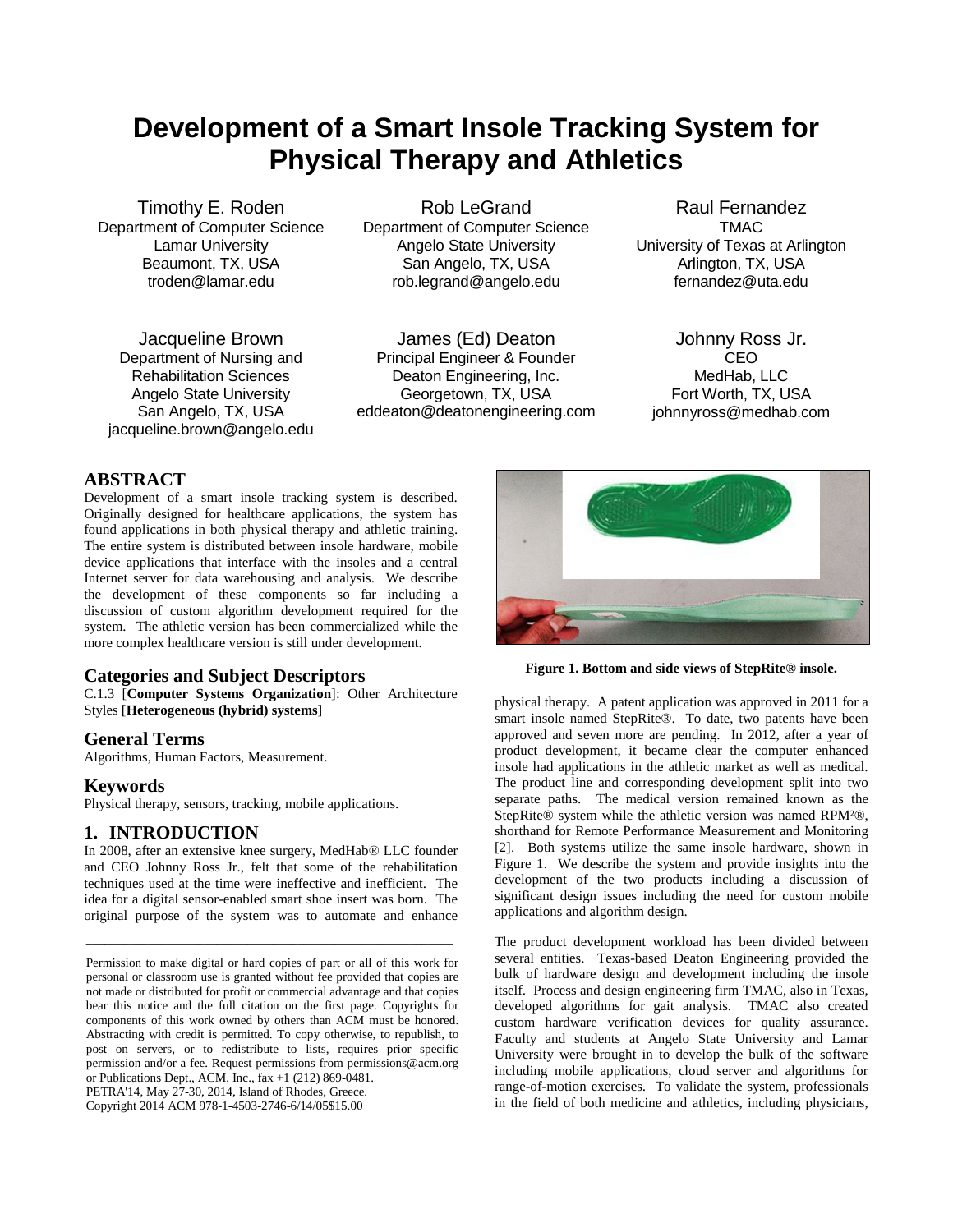physical therapists, and athletic trainers have provided feedback on the design and development of the system components.

## **2. DESIGN GOALS**

In terms of the original goals for StepRite® as a medical device, it is a wireless, remote monitoring, force sensing device, designed to monitor rehabilitation of patients recovering from injuries and/or surgeries that impact the ability to stand or walk. The StepRite® system can also be used as a diagnostic tool, allowing the provider to assess abnormalities in gait and range of motion prior to surgery. The device measures force distribution by virtue of four force sensors embedded in shoe inserts. A 9-axis sensor is embedded in a microcontroller in each insert, creating a gyroscope, allowing for range of motion measurements of the lower extremities.

The device offers wireless communication and a secured user interface through mobile phone applications. While patients are exercising, data is collected wirelessly and uploaded to a HIPAA secured server, where the raw data is translated into charts and graphs. Through the use of the HIPAA secured server, healthcare providers are able to access information about the progress their patients are making with the rehabilitation protocol. Additionally, healthcare providers can modify the rehabilitation protocol at any time through the server, and the resulting changes are automatically and wirelessly transmitted to their patient's phone.

The StepRite® system has the potential to greatly impact the manner in which healthcare providers manage their patients. First, while rehabilitation exercises can be performed in the clinic under direct observation by the healthcare provider, they can also be performed in the comfort of the patient's home. Remote transmission of data affords the provider the most current information regarding the patient's progress or lack thereof and allows for ease of making modifications to the rehabilitation protocol. Second, given the duration of time that normally is involved in rehabilitation, post-orthopedic surgery, compliance to a rehabilitation protocol can be enhanced through remote technology. Access to patient data is facilitated through the HIPAA secured website and provides current information regarding compliance to exercise regimen, including type of exercise performed, number of times per day exercises were performed, and the number of repetitions and sets performed. Importantly, since all exercises are performed by both the injured and the non-injured leg, the StepRite® system provides the means by which measurements can be evaluated to ascertain return to function. Third, while rehabilitation therapy is critical for patients in terms of return to function post-procedure, there is significant cost associated with this process. While most insurance carriers allow for benefit payments for rehabilitation, the process is not always successful within the allotted time frame. Consequently, barriers to extension of the rehabilitation time frame might include the provision of justification to plan providers by healthcare professionals. In the absence of objective measurements of progress being made by the patient who is undergoing rehabilitation, it might be difficult obtaining the extension of services. With the StepRite® system, objective measurements are available and may provide substantive support for the extension of services. Finally, the StepRite® system, given remote technology features which enhance the patient-provider continuum, patients have increased chance of augmenting the rate by which rehabilitation occurs and may get better, faster.



**Figure 2. Combined system architecture showing both medical and athletic versions.**

## **3. SYSTEM ARCHITECTURE**

The combined system architecture for both the medical and athletic versions of the system is shown in Figure 2. The core technology is the computer-enhanced insoles. The insoles can be ordered in six sizes and the edges can be trimmed to conform to the inside of a shoe. Several iterations of materials were tested during pre-manufacturing to find a combination of material that was sturdy enough to house the electronic components and prevent them from being damaged while at the same time exhibiting a degree of comfort for the user. The user - patient or athlete, does not interact directly with the insoles except for charging the batteries which in typical usage last approximately six hours per charge. Early in development a dedicated Bluetooth-enabled data receiver was envisioned to collect data from the insoles. This was abandoned after it was realized that smartphone technology would be sufficient for the task. The insoles and smartphone application communicate via a secure wireless Bluetooth connection. The primary interface for the user is the smartphone application. Two different applications have been developed – one for the medical user and another for the athletic market.

The medical version of the system utilizes a cloud server. The physician selects, edits, and monitors the patient's exercise regimen from a set of approximately 100 exercises. This regimen is downloaded to the smartphone on each connection to the server. After each exercise is recorded the data is transmitted via secure-HTTP protocol to the server for archival and analysis. Physicians and their patients each have a different view of the server via webbased dashboards. Server dashboards for patients show a simplified view of the data as compared to the physician versions.

In the athletic version of the system, the cloud server is not used. Analysis of insole data is performed on the smartphone and dashboards display the data immediately to the user. In addition, the athletic version optionally allows snapshot images of the dashboards to be automatically forwarded once per day to selected recipients via email – a desired feature for athletes who want to share performance with their coach.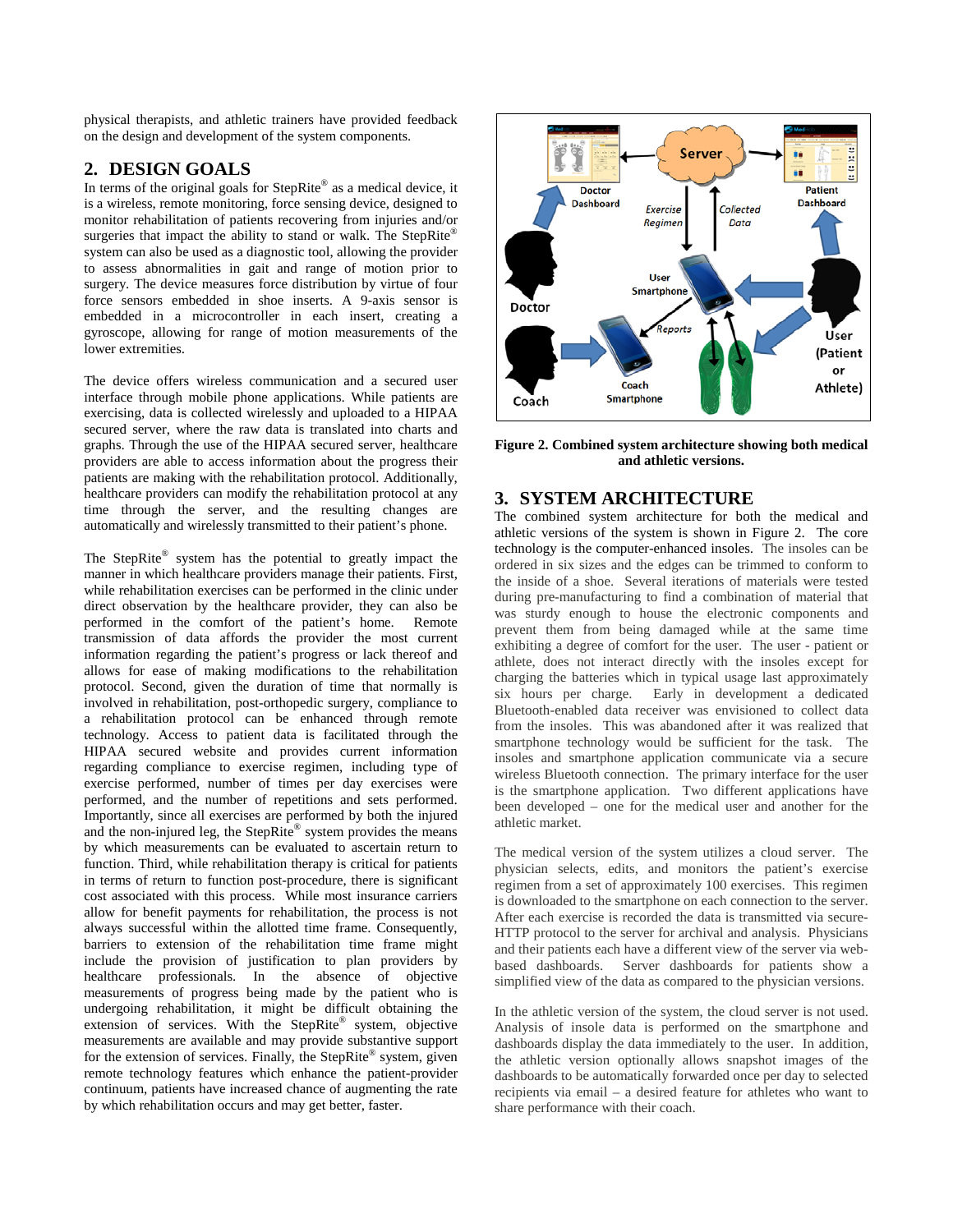

**Figure 3. Major components contained inside the insole.**

## **4. INSOLE HARDWARE**

The major components of the insole are shown in Figure 3. In contrast to this current design, Deaton Engineering's initial design specifications for the insole in 2010 included the following:

- Four force sensors integrated into each of the two rigid insoles.
- Two accelerometers integrated into each of the two rigid insoles.
- A transmitter cabled to the insole used to collect and transmit data to the data collector (this transmitter was actually foreseen to attach to the leg, just above the ankle).
- A custom data collector, worn on the user's belt, that received data from the transmitter, provided interface to the user, and streamed data to a client personal computer.
- A personal computer that would send the data to the cloud based server for final processing.

During development of the insole hardware three major changes occurred:

- The realization that government regulators were beginning to approve medical devices that utilized smartphone technology moved the data collector from a custom device to the smartphone platform.
- Through testing, it became apparent that the user was not comfortable with the transmitter strapped to the ankle and would prefer a device that did not rely on this component. This led to integrating the battery, Bluetooth circuit and battery charger directly into the insole.
- The expansion of the capabilities of the insole that came to light during the Beta phase, including running gait and biking analysis, led to the development of a cast, semi-rigid, polyurethane insole to replace the rigid insoles used in previous prototypes.

Some of the major challenges during development included working with off-shore developers who had designed the software development kit (SDK) for the selected microprocessor. In the end, a U.S.-based developer was chosen to provide an alternate SDK. Another challenge was designing around a 9-axis motion sensor that had not yet been released to production. Adding this component greatly improved the design over the two accelerometers but added risk due to the selection of preproduction components. Increasing the data transmission rate between the insoles and smartphone was still another challenge as was sourcing the miniaturized electronics necessary to fit into the semi-rigid insoles.

## **5. SERVER AND DASHBOARDS**

The StepRite® server runs on the CentOS operating system and is written in PHP, C++, and HTML5. Communication between the server and the smartphone applications is achieved by using a web service. The server, used only in the medical version of the system, performs several important tasks. First, the server is the only interface seen by the physician or physical therapist who prescribes a regimen of exercises for the patient and then monitors the results via the server dashboards. The server also contains the algorithms necessary to translate raw insole data into information for display. In addition, the server manages a database of patient information and collected data. An example physician dashboard is shown in Figure 4.



**Figure 4. Physician dashboard for force analysis.**

## **6. MOBILE APPLICATIONS**

Creating the smartphone applications to interface to the insoles posed several challenges. In terms of the user interface there were no similar applications from which to compare. The StepRite® system was novel. The design began by soliciting ideas from physicians and trainers who created sketches, some of which served as the basis for the eventual screen designs. Feedback from beta testers proved very useful in tuning the designs. The athletic version and the medical version applications have a greatly different focus from the user point of view. Since the athletic version was not connected to the server, all data analysis and display would be performed on the smartphone. It was assumed that users of this version of the system would be much more technology savvy so great detail was put into the design of the application and screens. In contrast, the medical version was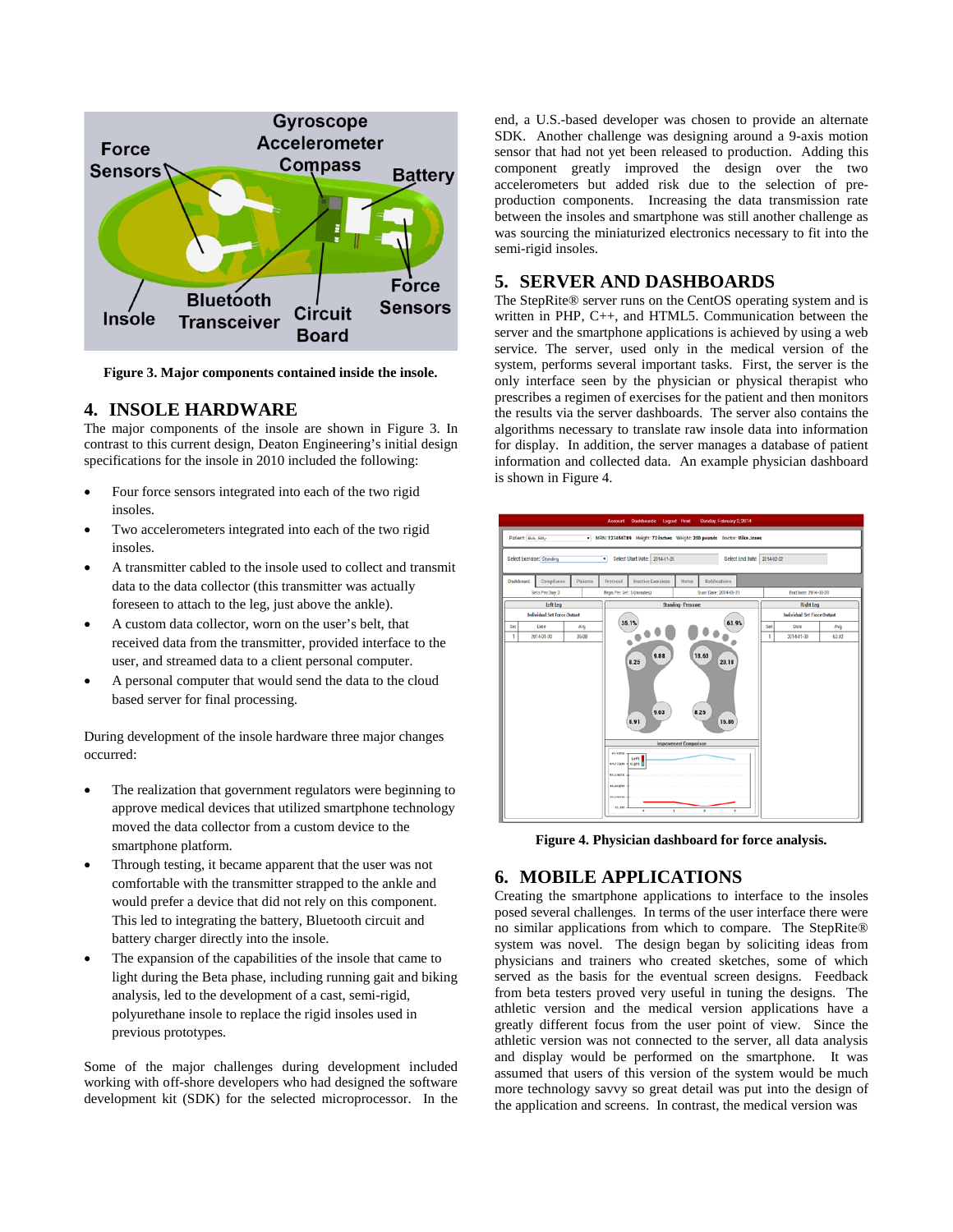

**Figure 5. Athletic version smartphone application showing cycling dashboard (left) and range of motion exercise dashboard (right).**

designed to be as simple as possible and provide both audible and onscreen prompts to the user when performing exercises. Examples screens from the athletic application are shown in Figure 5 while screens from the medical version are shown in Figure 6.

Another challenge during development was the data sharing feature in the athletic version. The goal was to share data by automatically emailing screenshots of app dashboards to the coach. In some cases the sheer number of dashboards available to the user became too much to fit into a few images that could be emailed efficiently. As a result, a separate set of email-version dashboards were created with the information in a condensed format.



**Figure 6. Medical version smartphone application showing exercise in progress (left) and regimen screen (right).**

Another important task of the mobile application is to alert the user to any potential problems with the insoles. Small footprint indicators were placed at the top of the application screen and color coded to indicate the insoles status as shown in Table 1.

|  | <b>Table 1. Insole Status Icons</b> |  |  |
|--|-------------------------------------|--|--|
|--|-------------------------------------|--|--|

| Color        | Meaning               |  |
|--------------|-----------------------|--|
| Green        | Ready                 |  |
| Red          | In use                |  |
| <b>Black</b> | Not connected         |  |
| Grev         | Connected with errors |  |
| Blinking     | Low battery           |  |

## **7. ALGORITHM DEVELOPMENT**

One of the most creative aspects of the system development was<br>the custom algorithms that were engineered. Algorithm the custom algorithms that were engineered. development for the system generally falls into two areas – range of motion and gait. Range of motion includes exercises such as knee extension and toe raise while gait includes walking and running.

#### **7.1 Range of Motion**

For many of the exercises, it is important to use the noisy accelerometer data to detect and analyze the repetitions performed by the patient. This task is typical of unsupervised classification in machine learning - easy for a human to do, at least approximately, but relatively difficult to automate. Our overall approach was to:

- 1. Use the given accelerometer data to calculate an angle measure at each time slice.
- 2. Smooth the data by calculating weighted local averages.<br>3. Classify each angle data point as being part of a repetition
- 3. Classify each angle data point as being part of a repetition or baseline (not part of a repetition).
- 4. Count the number of fully completed repetitions, and
- 5. Calculate the average angle inside each repetition.

The trickiest is step 3, the classification itself. Our first attempt was to use one threshold angle, classifying angles greater than it as being inside a repetition. But choosing an appropriate threshold is not as straightforward as it would seem. For example, choosing the average or median angle works poorly on data that contain long stretches of time outside repetitions. To make repetition detection more robust, we:

- 1. Sorted the angle data from smallest (least like a repetition) to largest (most like a repetition).
- 2. Considered one by one each threshold that separates a pair of adjacent angles.
- 3. Used that threshold to classify all angle data points in two clusters: baseline and repetition.
- 4. Calculated the sum of squared errors between data points and cluster mean for each of the two clusters, and
- 5. Chose the threshold that minimizes that within-cluster sum of squares (WCSS).

This approach, k-means clustering [3], is NP-hard in general but easy for one-dimensional data [5]. With fine-tuning here, such as weighting WCSS more for a baseline cluster than for a repetition cluster, we were able to mimic human repetition detection quite robustly given real data for a wide range of exercises. There is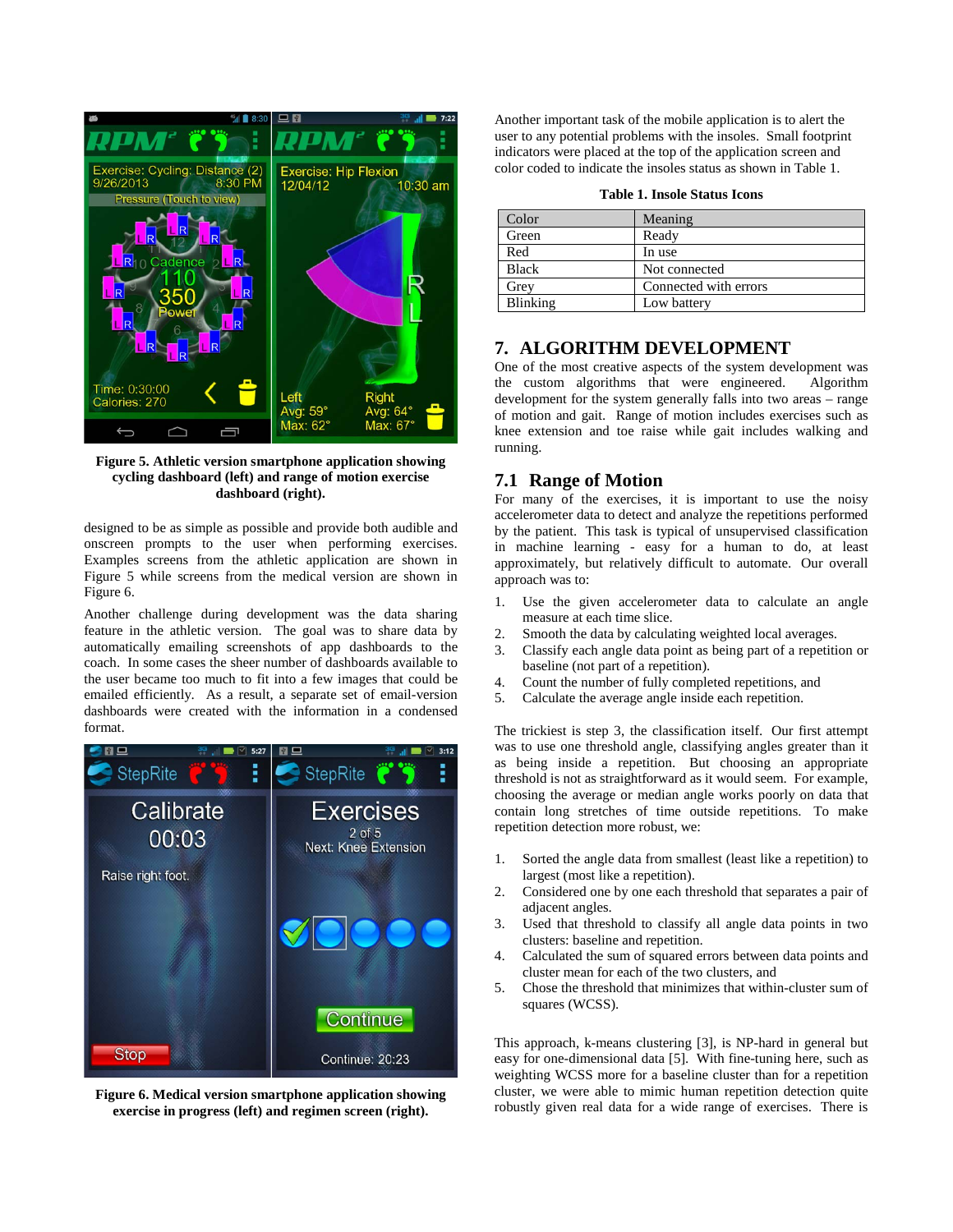plenty of room for fine-tuning at each step to accommodate future exercises.

An example of range of motion data analysis using our method is shown in Figure 7. Our approach correctly identifies the six substantial repetitions, ignoring the noise around time 400 because it lacks sufficient duration and range of motion.



**Figure 7. Jagged blue lines are raw data while smooth red lines are the data after smoothing.**

# **7.2 Gait**

TMAC was engaged by MedHab® to develop software for gait performance analysis with the goal of complementing the already existing range of static and quasi-static diagnostic measurements in its products. The so-called "gait algorithm" is based on numerical analysis of combined inertial and force sensor data collected at sampling rates in the 50 Hz to 100 Hz range. The code is implemented as a stand-alone software module that takes raw sensor data uploaded by the mobile phone app as the input, and produces averaged gait parameters as the output. The code was implemented using common C libraries and plaintext file I/O for ready compilation by a variety of OS platforms and integration into MedHab's IT infrastructure, leaving aggregation of the data over multiple exercises to be performed at the app level.

Gait algorithms must make sense out of highly dynamic events buried in noise and sensor artifacts; the code must discern patterns which themselves vary heavily across different user anatomies, gait styles, and terrains. Among the various algorithm outputs, certain ones such as the estimation of stride distance or gait phase detection based on inertial measurements alone are wellrecognized problems which have been attempted by several researchers at different degrees of sophistication [1,4,6]. For distance computations in particular, there are two broad techniques - one by double integration of the forward acceleration components, and another by statistical correlation of the acceleration signals drawn from a large number of test cases of known stride distance. A complete description of each of these is outside the scope of this manuscript, and although TMAC's gait algorithm includes stride distance estimation by the former technique, some of the arguably more valuable and precise measurements - in particular those relating to bilateral performance - are reported based on event timing. These are discussed below, as we break down the algorithm process into its four constitutive phases of pre-processing, discretization and timebased analysis, stride distance estimation, and output reporting.

#### *7.2.1 Pre-processing*

We found that a short preamble to each exercise, where the user stands evenly on both feet and then raises each foot in turn, was effective in increasing the quality and reliability of the computations by providing reference sensor values. During the preamble the system records gyroscopic sensor offsets, obtains suitable, subject-specific threshold values for foot forces, and performs a diagnostic health check on the sensors. Computationally, the algorithm first applies the gyroscope offset to correct for static sensor bias, and uses the acceleration offset to compute an "absolute total velocity" channel which is used in later processing. Importantly, the algorithm performs an epoch time adjustment to synchronize or align in time the left and right foot data, which is essential for step-wise (foot-to-foot) calculations since each channel runs on its own microprocessor and time base. This procedure is predicated on an accurate epoch time timestamp being written into each microprocessor during exercise initialization, and is otherwise insensitive to wireless data transmission latencies.

#### *7.2.2 Discretization and time-based analysis*

Regardless of the measurements reported, an essential task in gait analysis is discretization, or time-based identification of individual stride events. This is done based on a search algorithm that finds "zero-total-acceleration" events in the data stream for each foot. These events represent ground contact of a given foot with the floor, where motion is momentarily suspended while the subject stands still or his/her other foot swings. Comparing the ground strikes of one foot with respect to the other along an equalized or common time base (thus the epoch synchronization) allows for calculation of step time; then, for any given foot, ground contact time allows determination of the average cadence (strides per minute, from time in between ground contacts) as well as average swing time (expressed as a ratio of total stride time) and force readings (reported as a percent of the standing value determined during initialization). The program outputs the overall number of strides as a reference value, reported by multiplication of the average cadence and the exercise clock time.

#### *7.2.3 Stride distance estimation*

Following the time-based calculations, the algorithm proceeds with the estimation of stride distance. This is done by the technique of double integration of the forward acceleration components in the sagittal plane. The foot angle required for this calculation is found from single integration of the gyroscope signal normal to said sagittal plane, with the initial angle condition estimated from accelerometer signals at ground contact under quasi-static total acceleration conditions. This is accompanied by several filtering and data conditioning steps prior to and after integration whose detail is omitted herein. These calculations represent an estimate of distance, and degrade as the speed of the events increase from slow walking to fast running.